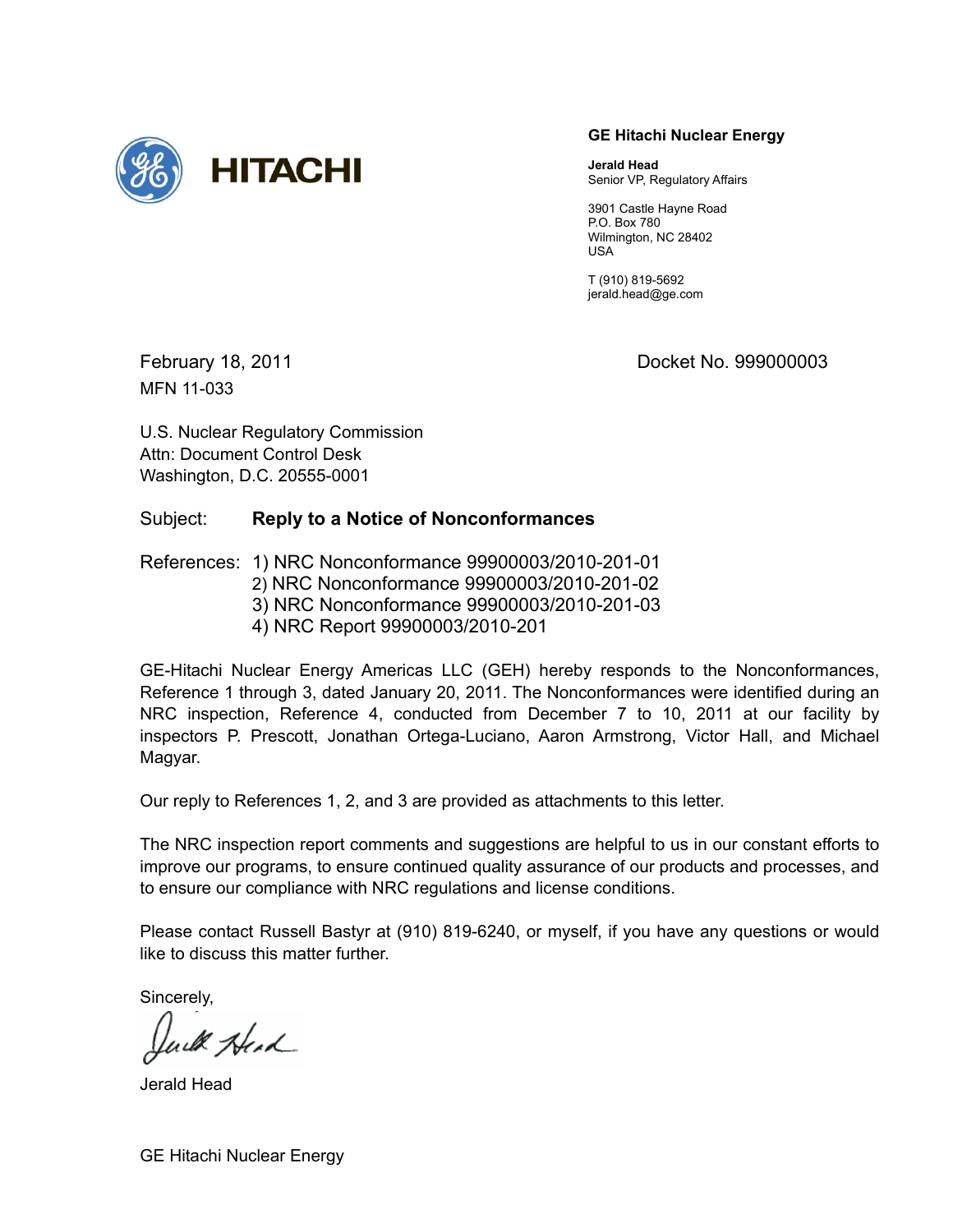**Attachment** 

- cc: C. Reda
	- S. Hamilton
	- K. Lagesse
	- H. Madronero
	- R. Bastyr
- J. Stallings
- S. Gowdy
	- H. Neems
	- P. Campbell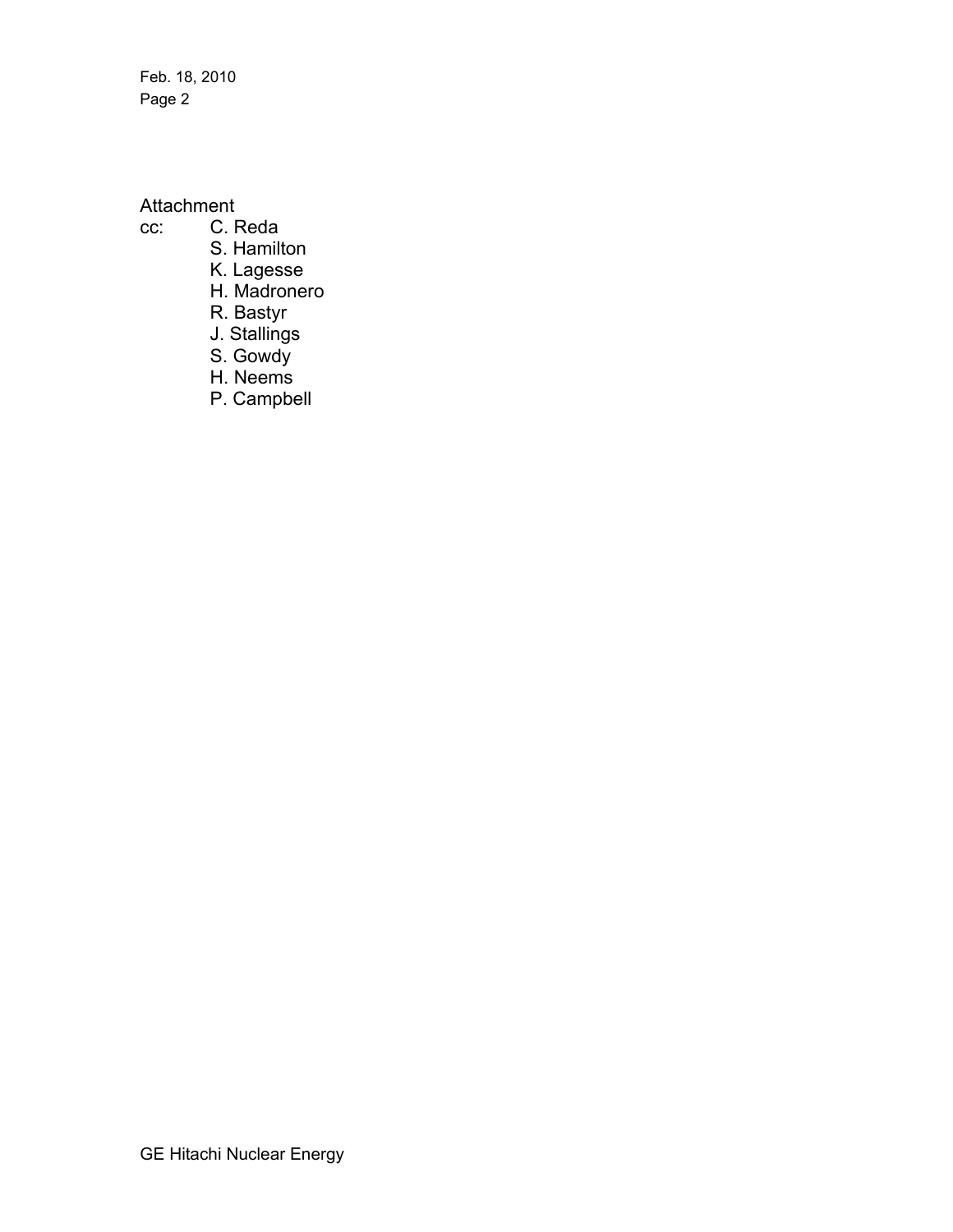# **Attachment Reply to NRC Nonconformance Docket Number 99900003 Inspection Report No. 99900003/2010-201**

This Attachment sets forth the reply of GE-Hitachi Nuclear Energy Americas LLC (GEH) to the NRC's Notice of Nonconformance dated January 20, 2011 relative to NRC Inspection Report 99900003/2010-201 ("the Inspection Report"), Notice of Nonconformance **99900003/2010-201-01** ("the Nonconformance).

# **The Nonconformance**

The Notice of Nonconformance provides the following description:

Criterion V, "Instructions, Procedures, and Drawings," of Appendix B to 10 CFR Part 50, states that, "Activities affecting quality shall be prescribed by documented instructions, procedures, or drawings, of a type appropriate to the circumstances and shall be accomplished in accordance with these instructions, procedures, or drawings. Instructions, procedures, or drawings shall include appropriate quantitative or qualitative acceptance criteria for determining that important activities have been satisfactorily accomplished."

Chapter 5, "Instructions, Procedures, and Drawings," of GEH Nuclear Energy Quality Assurance Program Description NEDO-11209-04A, Revision 8, dated March 31, 1989, states in part that, "activities affecting quality, including methods of complying with 10 CFR 50, Appendix B, are delineated, accomplished, and controlled by such documents as policies, procedures, operating instructions, design specifications, shop drawings, planning sheets, test and inspection procedures, and standing instructions."

GEH's Procedural Requirements and Responsibilities (PR&R) 15, "Nonconforming Materials, Parts, or Components," dated January 8, 2008, states in part that, "This procedure gives the requirements for the identification, documentation, segregation, disposition, and necessary notifications concerning nonconforming material."

GEH's Procedural Responsibilities and Instructions (PRI) 15-5, "Service Component Operation (SCO) Nonconforming Material Control," dated July 27, 2010, is the instruction that described the implementation of nonconforming material contained in PR&R 15. PRI 15-5, Section 4.6.3, states in part that, "if timeliness or effectiveness of other corrective actions creates potential for significant adverse effects on product quality or amount of rework, repair, or scrap, initiate a Corrective Action Request (CAR) per CP-16-01."

Contrary to the above, as of December 10, 2010:

GEH's PRI 15-5 failed to prescribe appropriate quantitative or qualitative acceptance criteria for determining that activities important to safety have been satisfactorily accomplished. Specifically, PRI 15-5 lacked any threshold to initiate the corrective action procedure for nonconforming design issues.

This issue has been identified as Nonconformance 99900003/2010-201-01.B.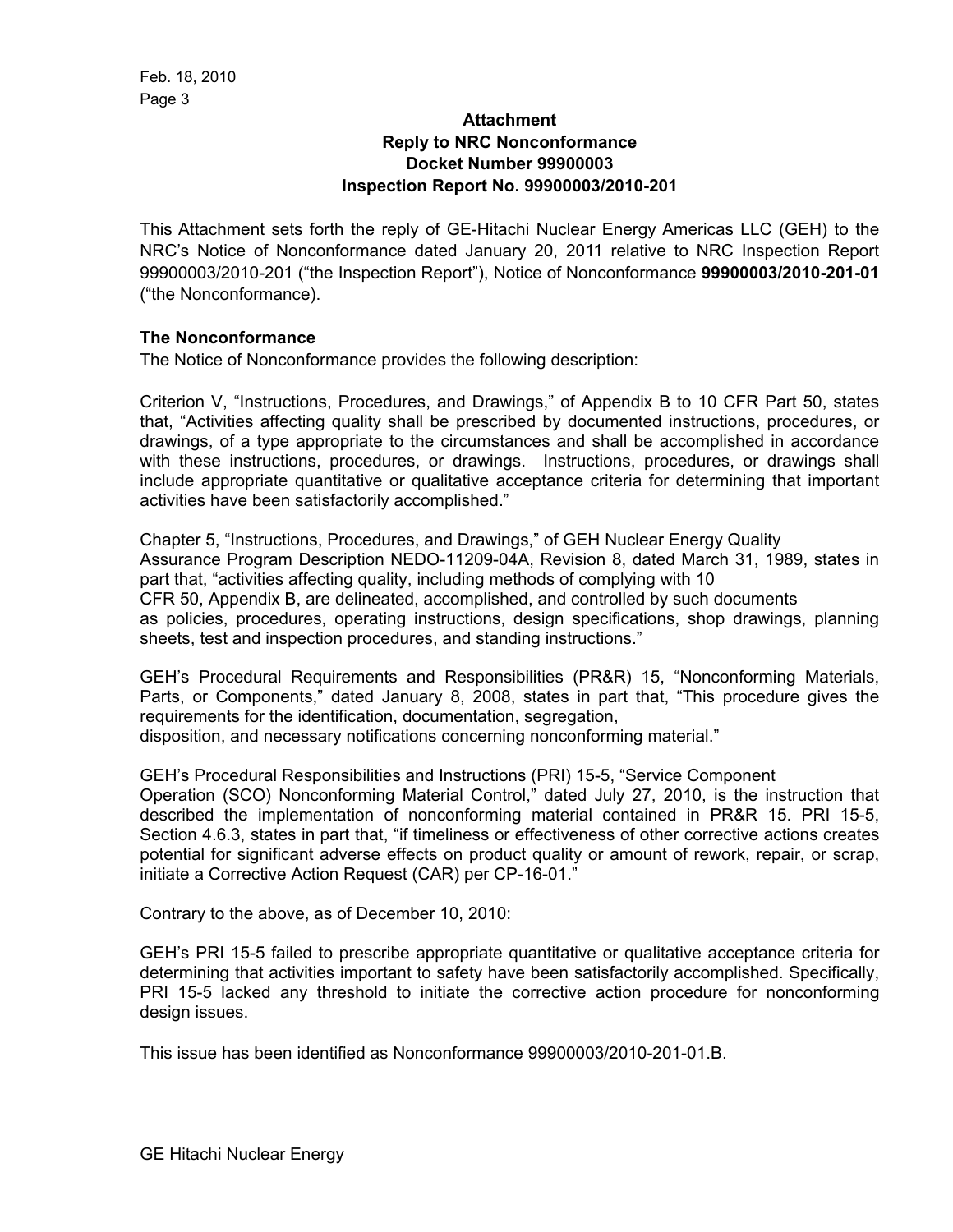# **GEH's Response to the Notice of Nonconformance**

GEH is not contesting the nonconformance and has taken steps to address the issues identified in the Inspection Report. While GEH believes these changes represent an improvement to its program, GEH further believes that its program met the requirements of 10 CFR 50 Appendix B prior to these changes, as explained below.

# **I. Reason for the Nonconformance**

# A. Background

It was understood by the current and previous SCO Quality management that the requirements of 10 CFR50 Criterion V, and GEH Nuclear Energy Quality Assurance Program Description NEDO-11209-04A, Revision 8, dated March 31, 1989 were satisfied with the requirement within GEH's Procedural Responsibilities and Instructions (PRI) 15- 05, "Service Component Operation (SCO) Nonconforming Material Control," dated July 27, 2010, Section 4.3.3.5, for the SCQ Engineer to review each non-conformance for reportability requirements under 10CFR Part 21 (P&P 70-42). PRI 15-05 section 4.6.3 also required that the SCQ Engineer make a Corrective Action Request (CAR) determination for each IR (non-conformance). If the SCQ Engineer determined that a CAR was required, CP 16-01 "CORRECTIVE ACTION PROCESS" Section 7.1.2 requires a Part 21 applicability determination.

# B. Analysis

Although the requirements of Criterion V of 10 CFR Part 50 Appendix B were met with the requirement within PRI 15-05 for a CAR and Part 21 evaluation from the Quality Engineer for each non-conformance, the link to the 10CFR21 could be strengthened to improve the visibility of the Part 21 process. Based on the existing requirements in PRI 15-05, all parts that have been shipped meet the requirements of 10CFR50 Appendix B and the GEH Quality manual, NEDO-11209-04A.

# **II. Corrective Steps Taken and Results Achieved**

- An External Priority B CAR 54003 has been generated, with corrective and preventive actions assigned with deliverable dates entered into the GEH scheduling program.
- To improve the visibility of 10 CFR Part 21 evaluation process, add the guidance for Part 21 applicability to the non-conformance disposition procedure PRI 15-05.
- Update PRI 15-05 to require the SCQ engineers to record the results of the Part 21 applicability review in the non-conformance disposition record.

# **III. Corrective Steps to Avoid Further Nonconformances**

- Provide training for the SCQ Engineers for the new guidance within PRI 15-05.
- Perform an evaluation of other GEH businesses including GNF and GLE to determine similar opportunities to improve the visibility of the 10CFR21 evaluation process.
- Complete the procedural revisions discovered in these evaluations.

# **IV. Date Full Compliance Achieved**

Full implementation of actions are expected to be completed by April 29, 2011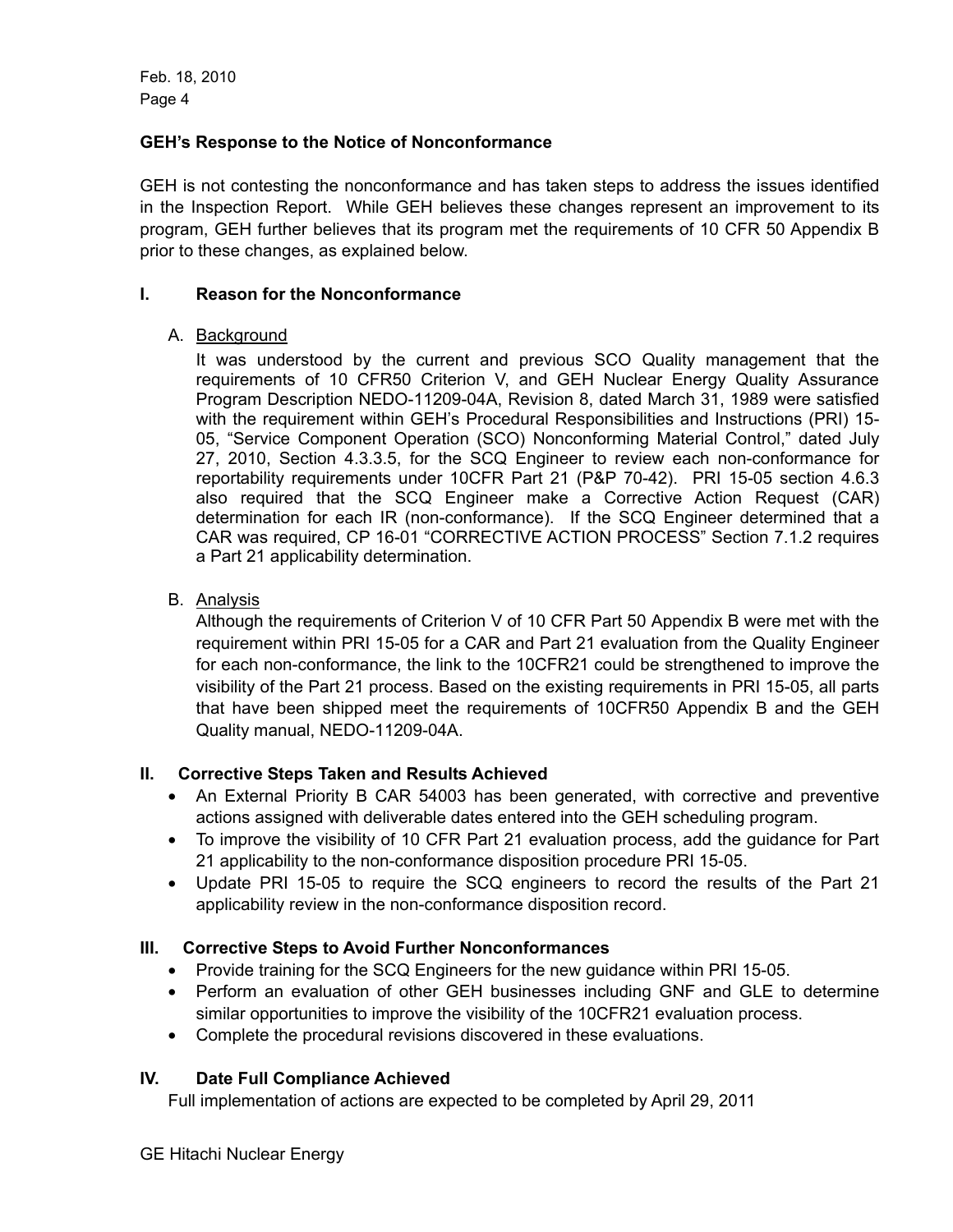# **Attachment Reply to NRC Nonconformance Docket Number 99900003 Inspection Report No. 99900003/2010-201**

This Attachment sets forth the reply of GE-Hitachi Nuclear Energy Americas LLC (GEH) to the NRC's Notice of Nonconformance dated January 20, 2011 relative to NRC Inspection Report 99900003/2010-201 ("the Inspection Report"), Notice of Nonconformance **99900003/2010-201-02** ("the Nonconformance).

# **The Nonconformance**

The Notice of Nonconformance provides the following description:

Criterion III,

"Design Control," of Appendix B to 10 CFR Part 50, states in part that, "Measures shall also be established for the selection and review for suitability of application of materials, parts, equipment, and processes that are essential to the safety-related functions of the structures, systems and components." Additionally, Criterion III states in part that, "The design control measures shall provide for verifying or checking the adequacy of design, such as by the performance of design reviews, by the use of alternate or simplified calculation methods, or by the performance of a suitable testing program."

Chapter 3, "Design Control," of GEH Nuclear Energy Quality Assurance Program Description NEDO-11209-04A, Revision 8, dated March 31, 1989, states in part that, "Design verification is a process for independent review of designs against design requirements to confirm that the designer's methods and conclusions are consistent with the requirements, and that the resulting design is adequate for its specified purpose. Product designs and each application thereof are verified, consistent with contract requirements."

Contrary to the above, as of December 10, 2010:

GEH failed to verify the adequacy of design when performing commercial-grade dedication of electronics. Specifically, GEH's dedication process did not ensure that a technical evaluation was performed for the selection of critical characteristics to provide a link to original environmental and seismic qualifications.

# **GEH's Response to the Notice of Nonconformance**

GEH is not contesting the nonconformance and has taken steps to address the issues identified in the Inspection Report. While GEH believes these changes represent an improvement to its program, GEH further believes that its program met the requirements of 10 CFR 50 Appendix B prior to these changes, as explained below.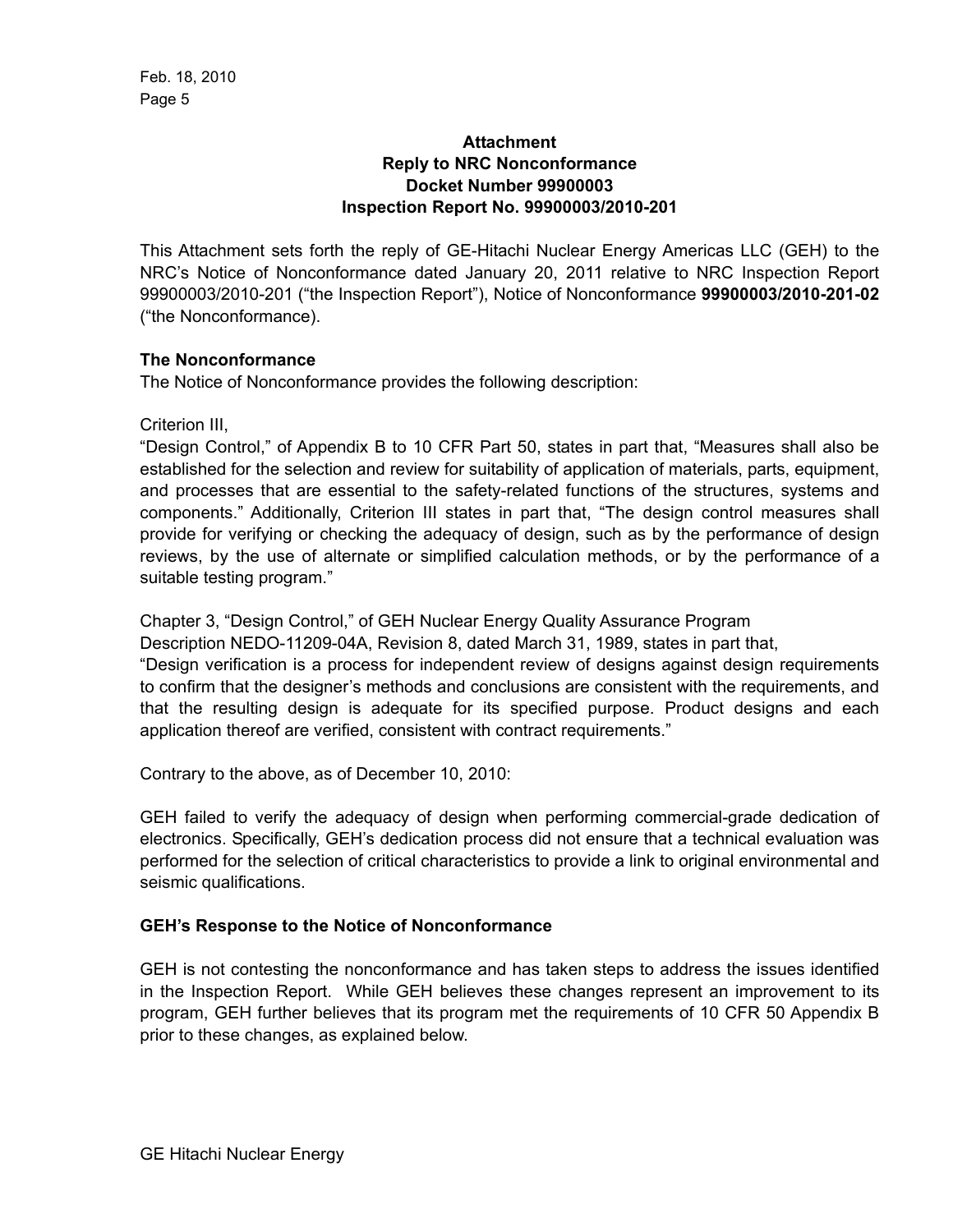### **I. Reason for the Nonconformance**

### A. Background

- 1. I&C personnel failed to perform the Technical Evaluation Worksheet (TEW) evaluation required by EOP 65-2.20 during Technical Approval for Service Order (SO) 1003419.
- 2. The Dedication Specification associated with SO 1003419, TI 4236, did not provide linkage to the original qualification documentation.
- 3. There are two formats allowed per engineering procedures to create or update Dedication Specifications, both of which require the TEW process to be followed.
	- a. Technical Evaluation Dedication (TED) Most commonly used for Electrical & Mechanical parts.
	- b. Test Instruction / Test Procedure Exclusively used for some Electronics parts.
- 4. This dual format capability contributed to the inconsistent use of the Technical Evaluation Worksheet by I&C personnel.

#### B. Analysis

GEH personnel did not perform a complete Technical Approval Evaluation (TA) for SO 1003419, where a TEW would have directed the engineer to perform a selection of critical characteristics and provide linkage to the original Environmental and Seismic Qualifications for the Dedicated Inverter.

Further investigation of Service Orders for Dedicated Electronics items processed between 07/01/2009 and 12/31/2010, showed there were a total of 90 Service Orders. Of these 90 Service Orders, 42 had verifiable TEWs performed or reviewed during the Technical Approval process, and 48 did not have a TEW.

The 48 Service Orders that did not have a TEW involved Electronic parts that used Test Instruction / Test Procedures to document the dedication requirements. The 42 Service Orders that had verifiable TEWs involved Electronic parts that used the Technical Evaluations Dedication Specifications.

The Engineers misinterpreted the procedures and did not understand that the TEW was required for Test Instructions / Test Procedures. Training on the change to the Technical Approval / Dedication Process in mid-2009 was less than adequate.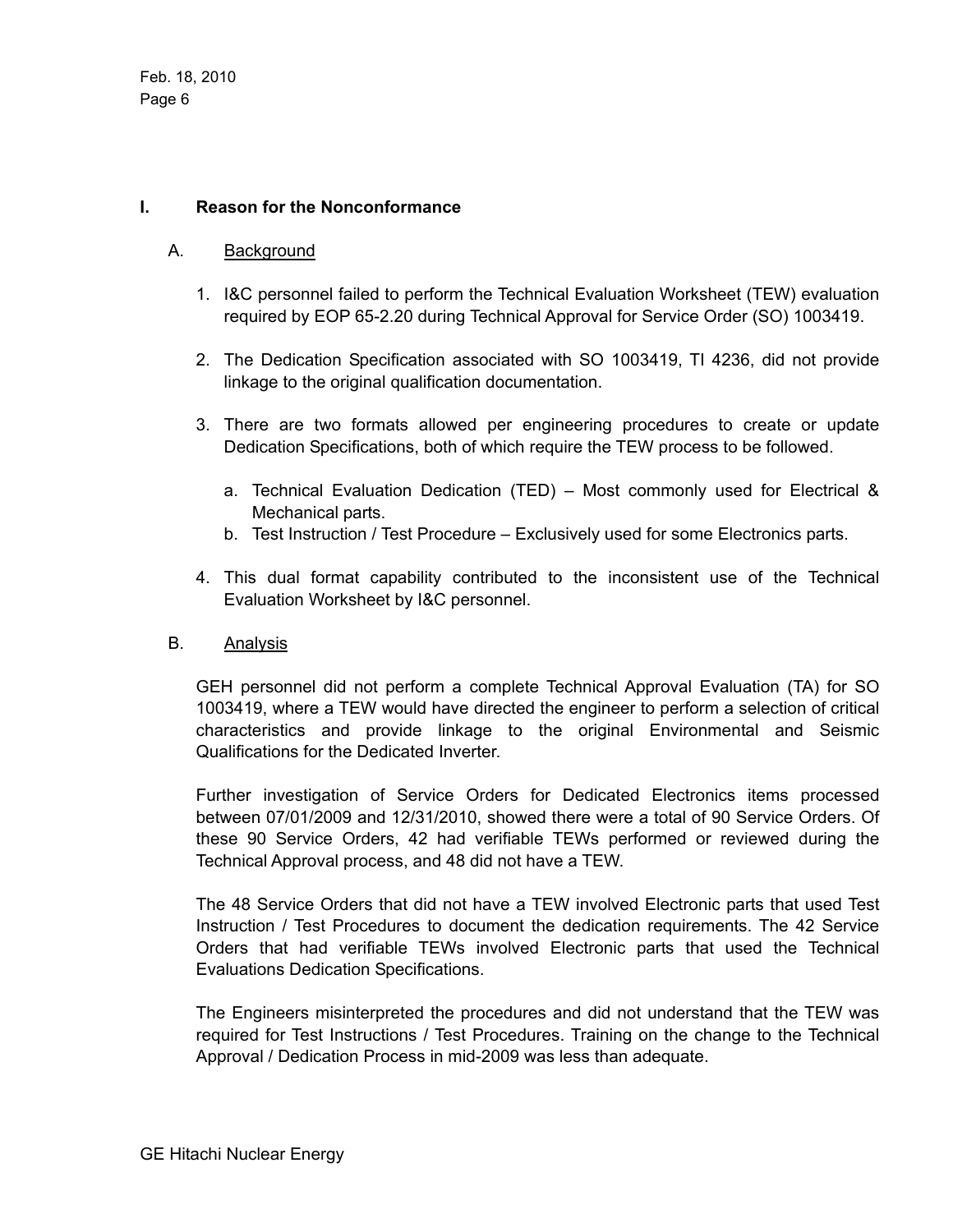> For all Dedicated items on the 48 Service Orders where a TEW was not performed, including SO 1003419, the actual Dedication of those items was not impacted by the omission of the qualification linkage on the Test Instruction / Test Procedure Dedication Specification as the equipment was fully tested to the specification requirements prior to shipment.

# **II. Corrective Steps Taken and Results Achieved**

- A. The Responsible Engineer who performed the inadequate Technical Approval for SO 1003419 has been counseled concerning this oversight.
- B. Specific training and guidance on the importance of the TEW process has been provided to all Services I&C personnel who have responsibility to perform Technical Approvals in accordance with CP 07-104, Customer Purchase Order Technical Evaluation and Dedication of Commercial Grade Items. CP 07-104 recently superseded EOP 65-2.20 and contains the same requirements for performance of a TEW.
- C. Service Orders for Dedicated Electronics Items, dated from 07/01/2009 to 12/31/2010, have been reviewed for compliance to the required TEW/TED review during Technical Approval. All non-compliant Service Order items (48) have been identified for additional review to meet TEW/TED requirements.

# **III. Corrective Steps to Avoid Further Nonconformances**

- A. CAR 54004 has been initiated to track the following required corrective actions.
	- a. Update Selected Item Drawing and Dedication Spec for Inverter family, DA265A1845, with appropriate original qualification linkages and Critical Characteristics.
	- b. Update Selected Item Drawing and Dedication Specification for parts identified in II.C above.
	- c. Provide training for individuals within Services I&C who may be tasked with the creation or updating of a Dedication Specification. Training will focus on using the TED/TEW process for all updates and new specifications.

# **IV. Date Full Compliance Achieved**

All actions identified above will be completed by June 30, 2011.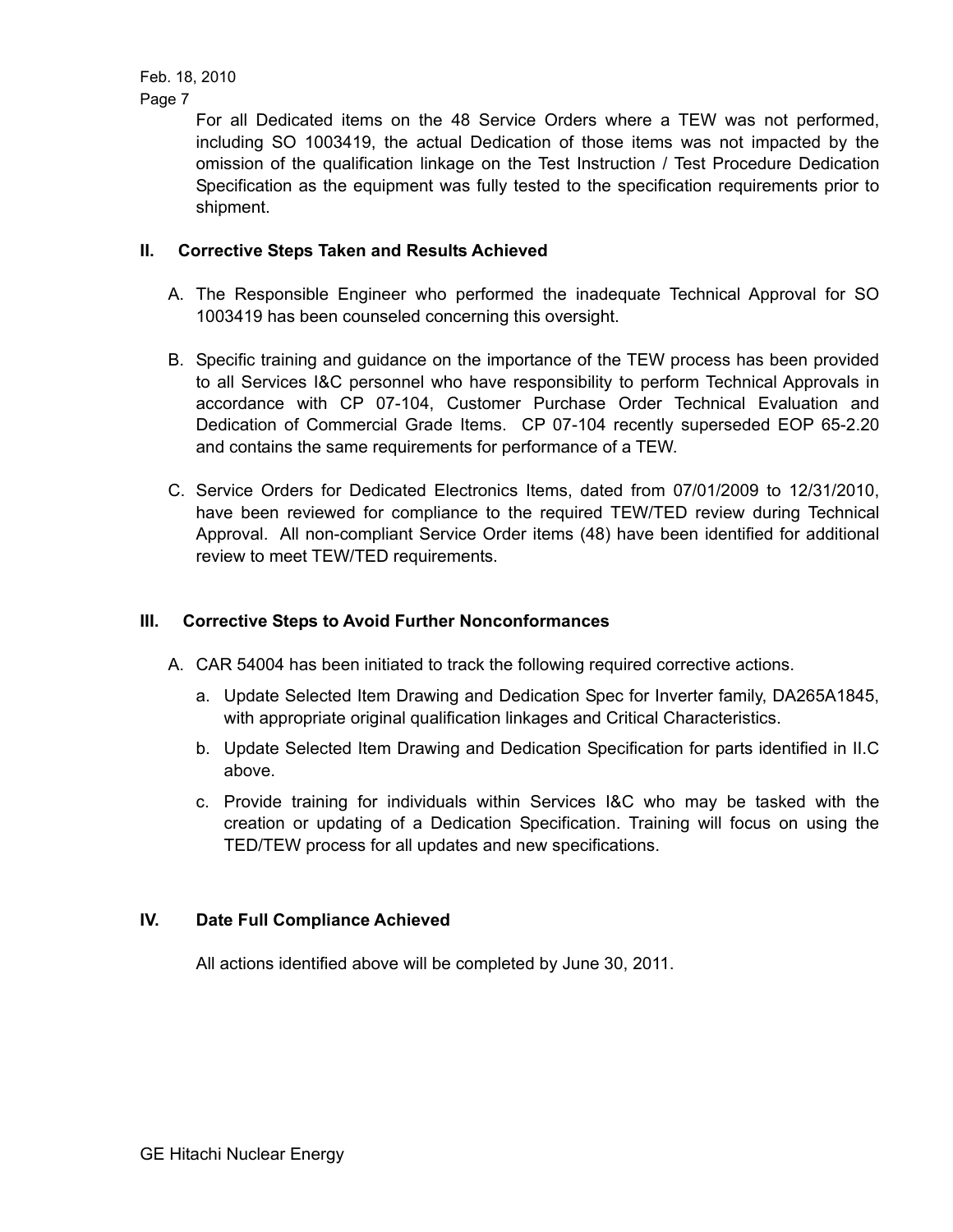# **Attachment Reply to NRC Nonconformance Docket Number 99900003 Inspection Report No. 99900003/2010-201**

This Attachment sets forth the reply of GE-Hitachi Nuclear Energy Americas LLC (GEH) to the NRC's Notice of Nonconformance dated January 20, 2011 relative to NRC Inspection Report 99900003/2010-201 ("the Inspection Report"), Notice of Nonconformance **99900003/2010-201-03** ("the Nonconformance).

# **The Nonconformance**

The Notice of Nonconformance provides the following description:

Criterion V, "Instructions, Procedures, and Drawings," of Appendix B to 10 CFR Part 50, states that, "Activities affecting quality shall be prescribed by documented instructions, procedures, or drawings, of a type appropriate to the circumstances and shall be accomplished in accordance with these instructions, procedures, or drawings. The instructions, procedures, or drawings shall include appropriate quantitative or qualitative acceptance criteria for determining that important activities have been satisfactorily accomplished."

Criterion VII, "Control of Purchased Material, Equipment, and Services," states in part that, Measures shall be established to assure that purchased material, equipment, and services, whether purchased directly or through contractors and subcontractors, conform to the procurement documents. These measures shall include provisions, as appropriate, for source evaluation and selection, objective evidence of quality furnished by the contractor or subcontractor, inspection at the contractor or subcontractor source, and examination of products upon delivery."

Chapter 7, "Control of Purchased Material, Equipment and Services," of GEH Nuclear Energy Quality Assurance Program Description NEDO-11209-04A, Revision 8, dated March 31, 1989, states in part that, "measures for evaluation, certification, or qualification, and selection of procurement sources by engineering and QA personnel include the use of historical quality performance data, source surveys (including a review of the supplier's QA Program), or source qualification programs."

GEH Policies and Procedures (P&P) 70-14, "Quality Assurance Audit Requirements," dated July 29, 2010, states in part that, "Supplier audits [surveys] of commercial grade calibration suppliers is not required for GEH/GNF/GLE or GEH/GNF/GLE suppliers if the calibration supplier has been assessed and certified by the following accreditation bodies:

- NVLAP [National Voluntary Laboratory Accreditation Program]
- A2LA [The American Association for Laboratory Accreditation]
- ACLASS Accreditation Services [ACLASS]
- Laboratory Accreditation Bureau [LAB]
- International Accreditation Services, Inc. [IAS]

For international suppliers, calibration services purchased from international calibrations suppliers accredited by ILAC [International Laboratory Accreditation Cooperation] are considered to have an equivalent accreditation to NVLAP and A2LA per the ILAC Mutual Recognition Agreement."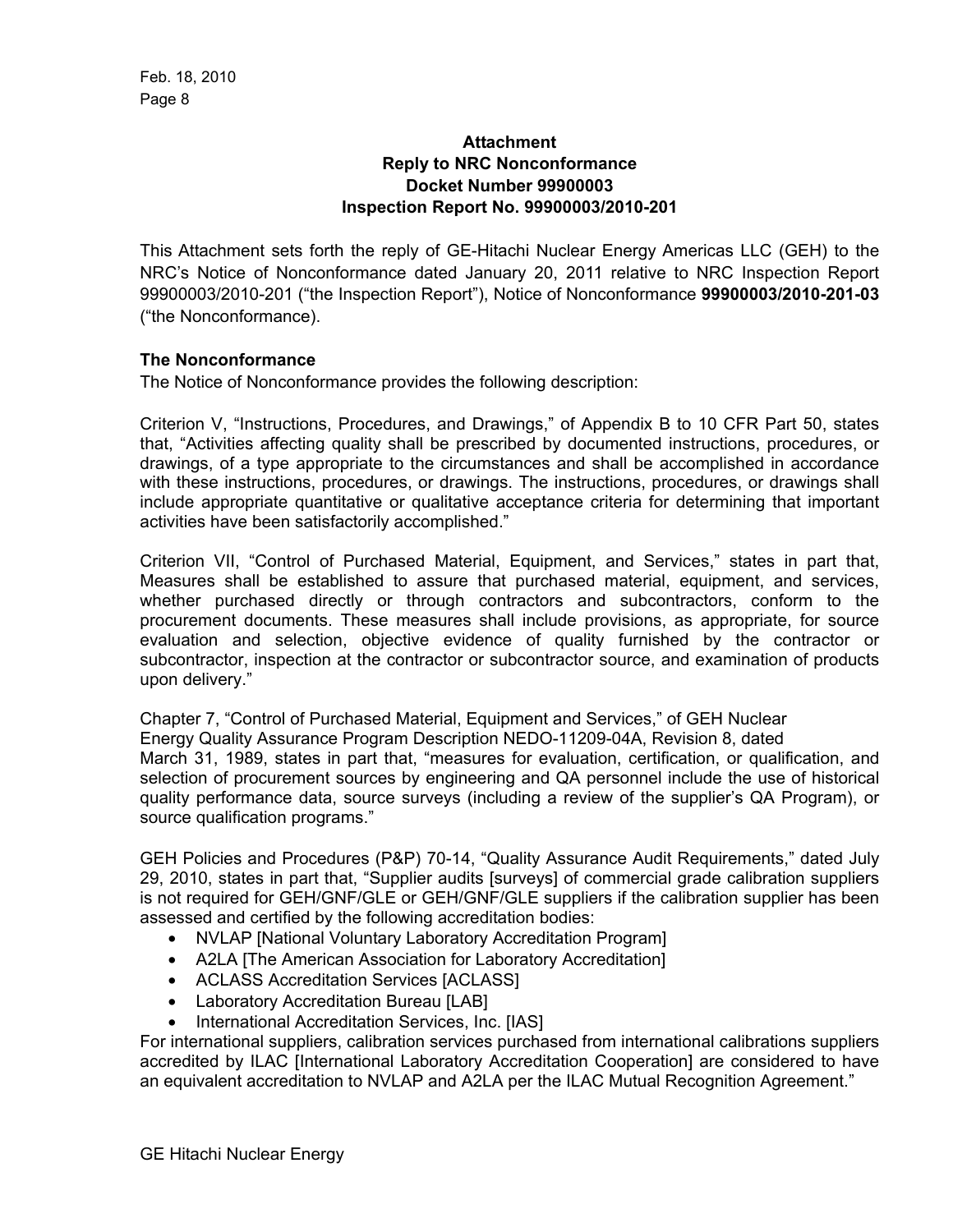Contrary to the above, as of December 10, 2010:

GEH failed to prescribe instructions appropriate to the circumstances. Specifically, P&P 70-14 did not prescribe measures to perform a survey of international calibration services suppliers.

This issue has been identified as Nonconformance 99900003/2010-201-03.

# **GEH's Response to the Notice of Nonconformance**

GEH is not contesting the nonconformance and has taken steps to address the issues identified in the Inspection Report. While GEH believes these changes represent an improvement to its program, GEH further believes that its program met the requirements of 10 CFR 50 Appendix B prior to these changes, as explained below.

# **I. Reason for the Nonconformance**

Guidance provided in the "SAFETY EVALUATION BY THE OFFICE OF NUCLEAR REACTOR REGULATION PROPOSED CHANGE TO THE QUALITY ASSURANCE PROGRAM COMMERCIAL-GRADE CALIBRATION SERVICES ARIZONA PUBLIC SERVICE COMPANY, ET AL. PALO VERDE NUCLEAR GENERATING STATION, UNITS 1, 2, AND 3 DOCKET NOS. 50-528, 50-529, AND 50-530," released under an NRC letter dated September 28, 2005, issued by Daniel S. Collins (NRC), addressed to Gregg Overbeck (APS), with the subject of "PALO VERDE NUCLEAR GENERATING STATION, UNITS 1, 2, AND 3 - APPROVAL OF CHANGE TO QUALITY ASSURANCE PROGRAM (COMMERCIAL-GRADE CALIBRATION SERVICES) (TAC NOS. MC4402, MC4403, AND MC4404)" was incorrectly applied to international calibration suppliers by GEH. This NRC Guidance Letter and the approved regulatory variance are only allowed for Domestic (US) application of this variance. Based on the misinterpretation of the approved NRC variance, GEH incorrectly revised P&P 70-14, "Quality Assurance Audit Requirements," to allow relief from the performance of a survey or audit of international calibration suppliers for placement on the GEH Approved Suppliers List (ASL).

# **II. Corrective Steps Taken and Results Achieved**

P&P 70-14, "Quality Assurance Audit Requirements" was revised to remove the following procedural guidance:

# 4.2.1.f

"For international suppliers, calibration services purchased from international calibrations suppliers accredited by ILAC are considered to have an equivalent accreditation to NVLAP and A2LA per the ILAC Mutual Recognition Agreement."